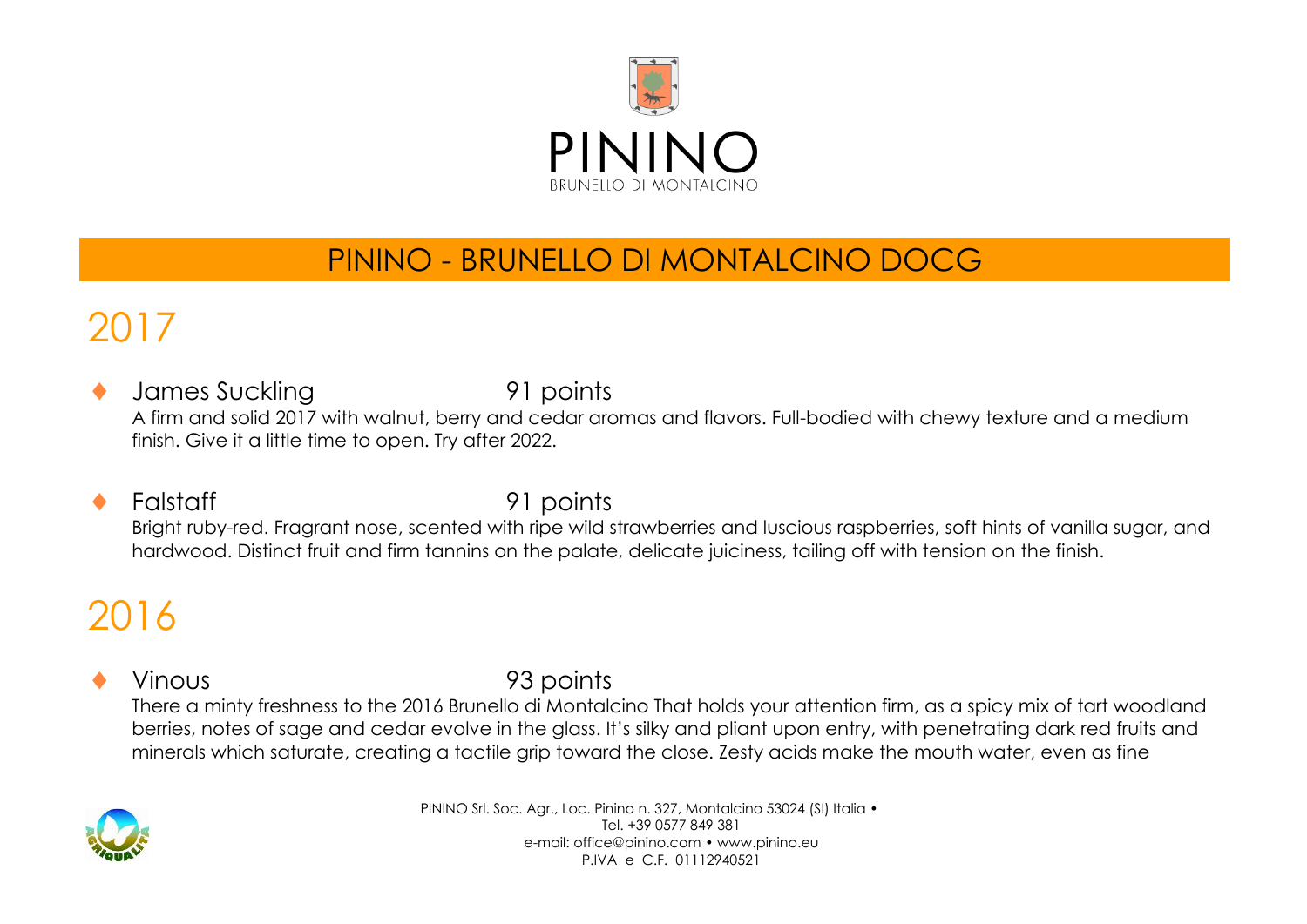

tannins create a youthfully structures feel. This is nicely done, as the 2016 combines the radiance of the vintage with primary power and intensity.

- James Suckling 94 points Complex aromas of sweet berry, bark, cedar and dried flowers follow through to a full body with firm, silky tannins that are polished and very, very pretty. Tight and closed at the finish. Reserved and structured. Need four or five years to open. Try after 2024.
- ◆ Intravino (Andrea Gori) 94 points China e cola, lavanda e amarene, talco. Bocca di energia, succo di frutto denso e finale balsamico a raffrescare bene. "Un bel vino piccolo"
- Falstaff 92 points
- Winemag.it 91 points
	- Wine Enthusiast 90 points

Blue-flower, leather and tilled earth aromas shape the nose. The medium-bodied if rather straightforward palate doles out ripe morello charry, ground clove and a hint of star anise alongside solid tannins. Drink 2022-2027.

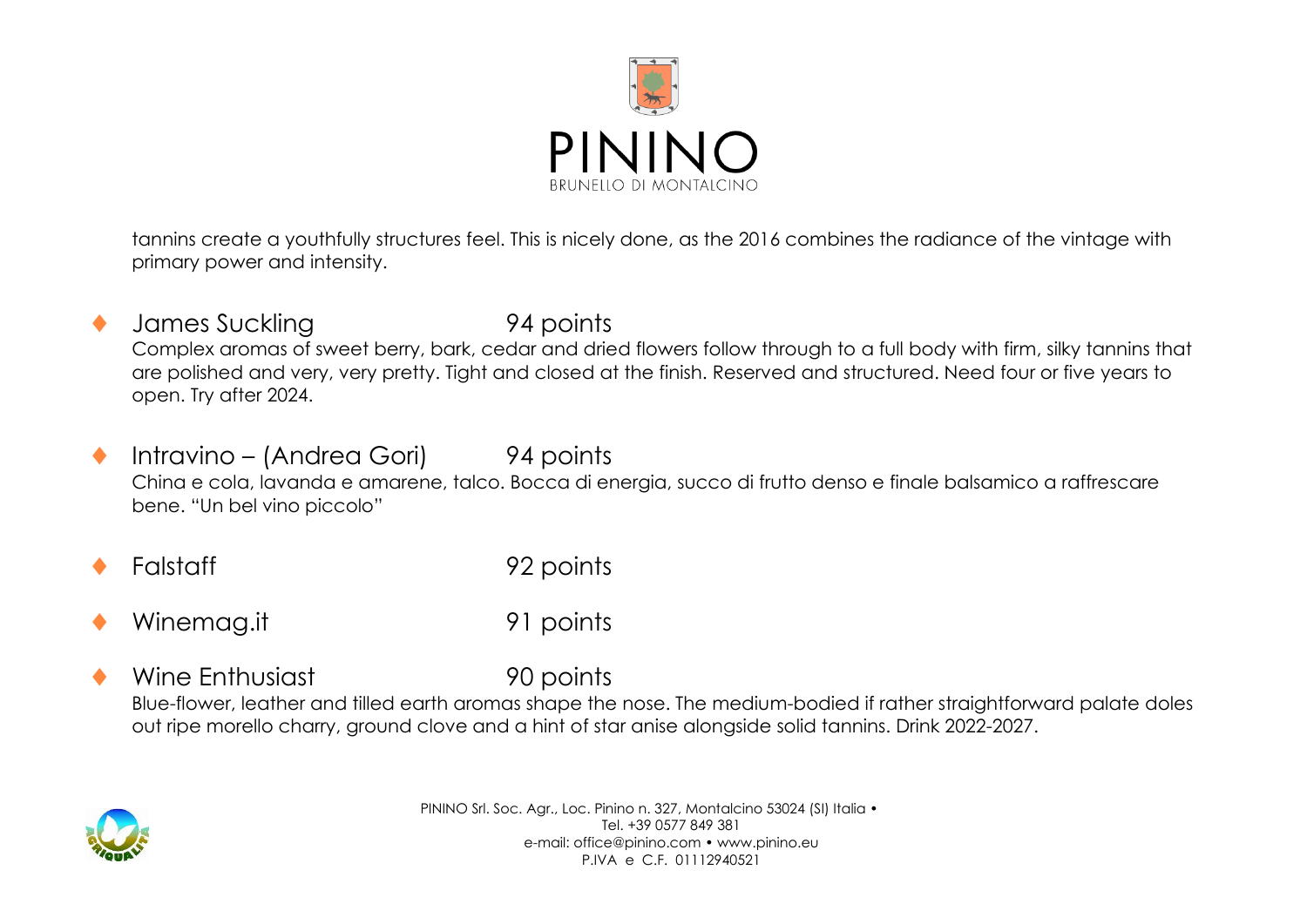

- 
- Merum and the state of the state of the state of the state of the state of the state of the state of the state of the state of the state of the state of the state of the state of the state of the state of the state of the
- Sakura Wine Awards Double Gold Award
- 
- 

## 2015





Sakura Wine Awards **Diamond Trophy Award** 

Sakura Wine Awards Special Award "Woman Winemaker of the year"

### Wine Advocate - Robert Parker 92 points

Packaged in its trademark silver label, the Pinino Brunello di Montalcino is an ample release of 19700 bottles *(no. corrected from original statement by PININO)*. It is a full-bodied Brunello with some of the natural restraint and much of the linear elegance you should expect of Sangiovese. The bouquet opens to wild berry and crushed rose, with spice, medicinal herb and toasted almond at the back. Earthy sensations with cured leather appear in supporting roles. Sample with a platter of pecorino and mld charcuterie.

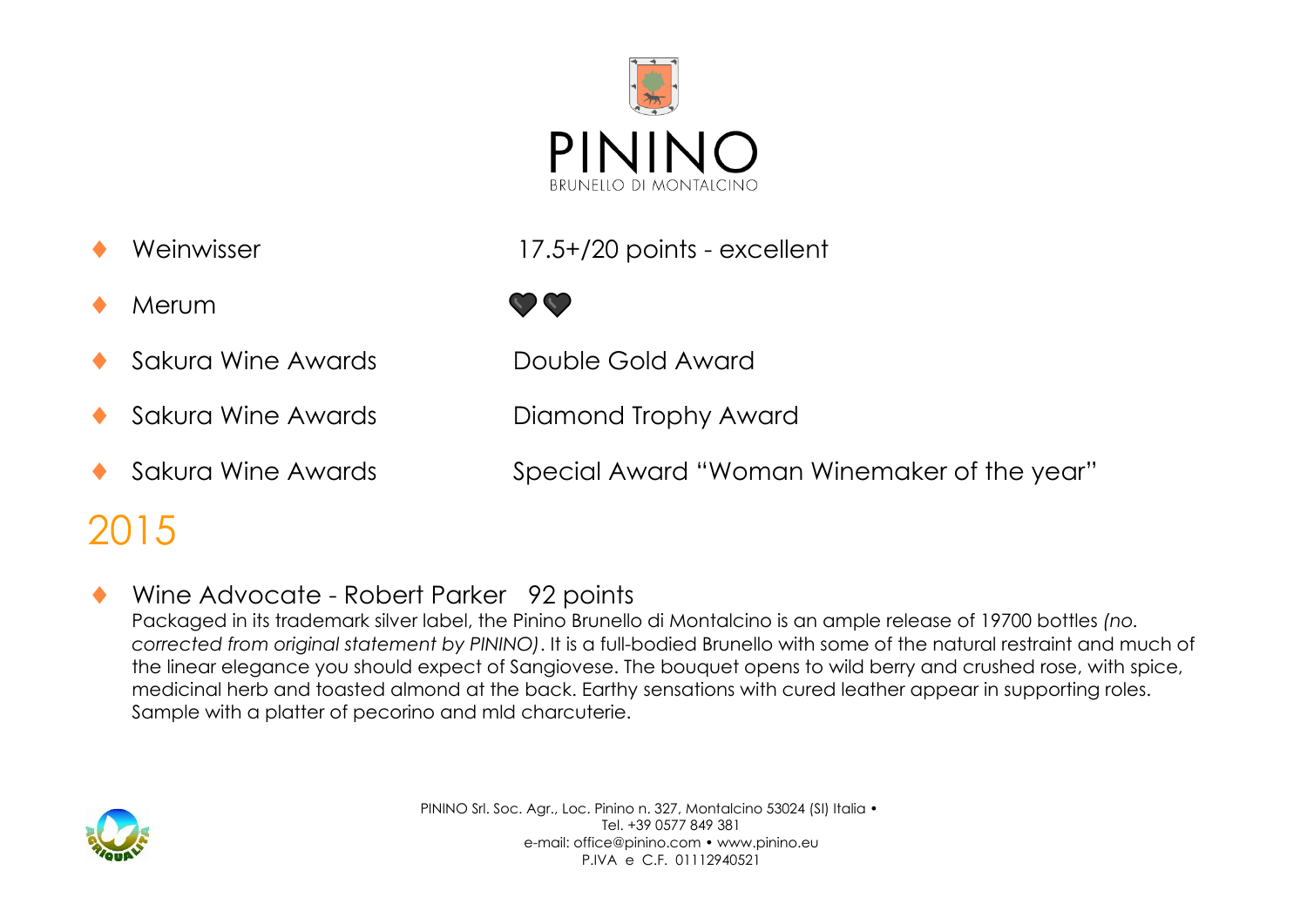

Wine Enthusiast 90 points Violet, red-berry and new leather aromas shape the nose. It's bright and juicy, offering flavors of red cherry, raspberry jam and white pepper alongside fresh acidity and polished tannins.

 James Suckling 94 points Fresh and vivid with floral, cherry, and berry character. Some cedar and almond undertones, too. It's full-bodied, yet so tight and refined with a deep center palate of fruit that stays focused throughout the long finish. A beautiful, solid red.

Vinous 91 points

 Jancis Robinson 16 points Mid ruby with orange tinges. A striking, perfumed cherry and raspberry nose. Concentrated, ripe palate verging on very ripe, but it works. Tangy acidity and perfumed fruit finish with gripping but not dominant tannins.

# 2013

 James Suckling 93 points There's clarity and beauty to this young Brunello with bright-cherry and crushed-stone character on the nose. Full body, firm and silky tannins and a beautiful finish. Tight and focused. Drink or hold.

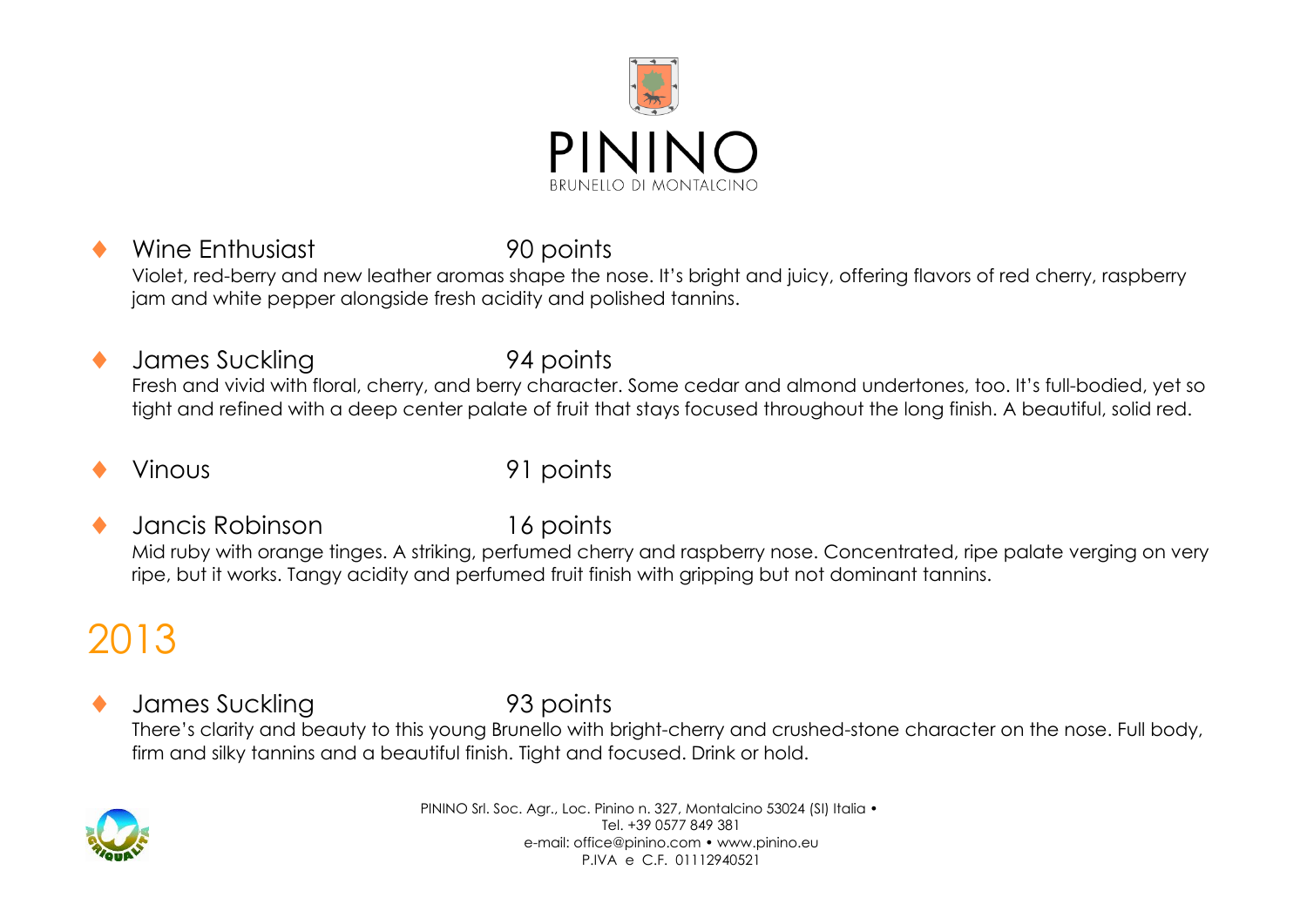

- Vinous Antonio Galloni 91 points Bright red. Perfumed red berry, strawberry, violet and cinnamon on the enticing nose. Enters Juicy and perfumed, then tight and increasingly austere as the high acidity and noteworthy tannic bite keep the fresh red fruit flavors under wraps. Finishes long and clean. This will undoubtedly improve with a little bottle age and will show best with food. It's a lovely, perfumed Brunello, but I would have liked a touch more ripe fruit; still, this steely wine is very much in the style of the year. (Ian D'Agata)
- Gambero Rosso 2019 2 bicchieri rossi (two red glasses)
- Vini Buoni D'Italia (Guida Touring) \*\*\*\* (Four stars)
- Wine Advocate Robert Parker 91 points Pinino's 2013 Brunello di Montalcino shows savoury characteristics with a dark and meaty quality of primary fruit. You get pressed cherries and prune. You also get exotic spice, toasted espresso bean and grilled herb. There is a moment of bitter astringency on the close that may need a few more years of bottle aging before it irons itself out.
- Merum
- Jancis Robinson 15,5 points